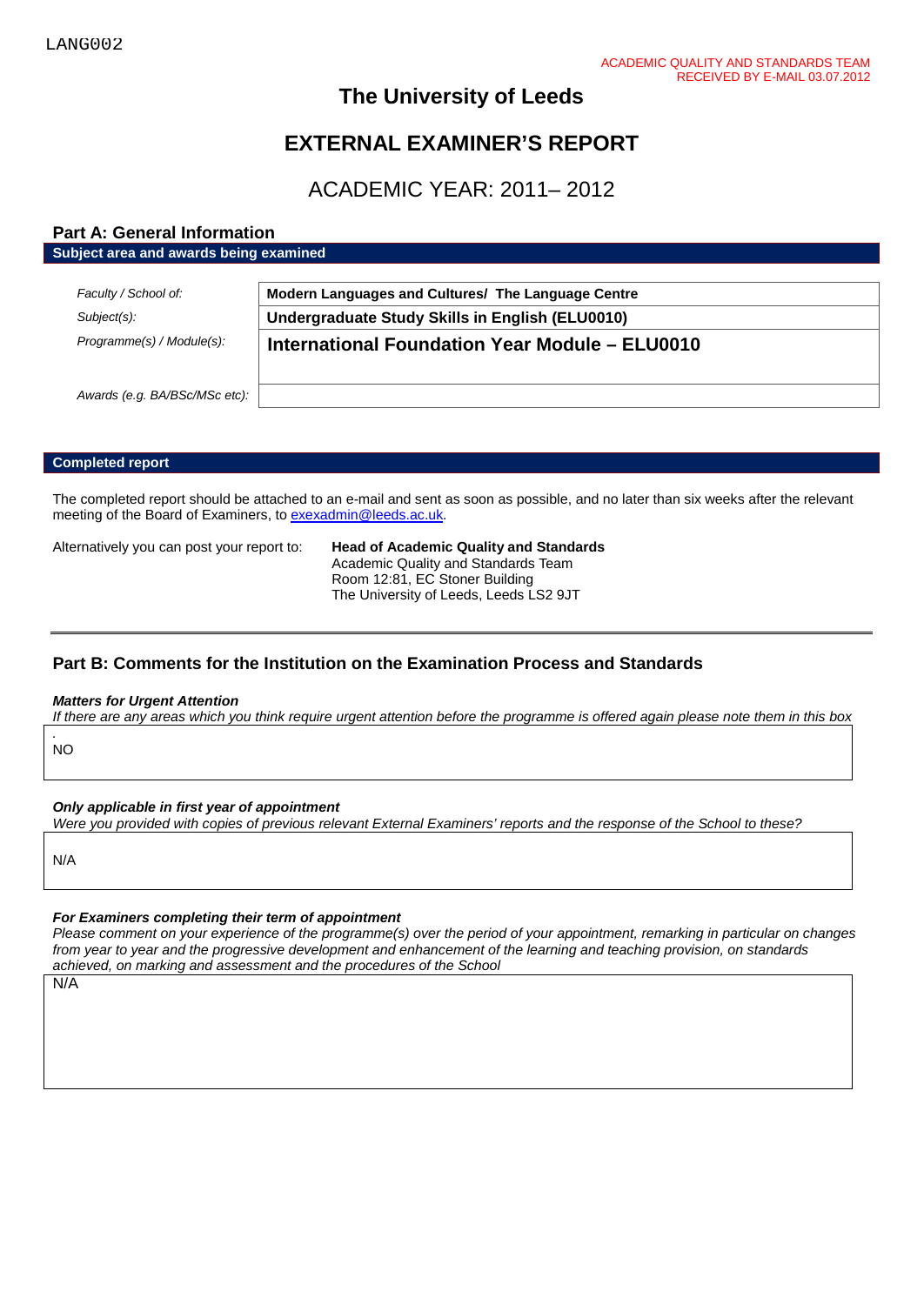#### **1. Please indicate the extent to which the programme Aims and Intended Learning Outcomes (ILOs) were commensurate with the level of the award**

• *The appropriateness of the Intended Learning Outcomes for the programme(s)/modules and of the structure and content of the programme(s);*

• *The extent to which standards are appropriate for the award or award element under consideration.*

The course continues to satisfactorily link learning outcomes with overall assessment. Assignments had clearly specified grading criteria which reflected the overall learning objectives outlined in the module handbooks. The module had been carefully designed to reflect the demands of academic study at HE level and individual skills are developed and tested throughout. The standards upheld were clearly in line, or superior to, sector benchmarks.

#### **2. Did the Aims and ILOs meet the expectations of the national subject benchmark (where relevant)?**

• *The comparability of the programme(s) with similar programme(s) at other institutions and against national benchmarks and the Framework for Higher Education Qualifications.*

The programme module compares very favourably with other such courses across the sector. The attempt ot exploit blended learning techniques and to create a module which takes a holistic approach to study skills at this level is both innovative and impressive.

#### **3. Please comment on the assessment methods and the appropriateness of these to the ILOs**

- *The design and structure of the assessment methods, and the arrangements for the marking of modules and the classification of awards;*
- *The quality of teaching, learning and assessment methods that may be indicated by student performance.*

The module used a variety of methods to assess the students. These reflected the different study skills being taught and the learning outcomes outlined in the module handbook. The need to individually assess the full range of study skills, whilst retaining a formative dimension to the assessment, meant that some of the earlier elements of course work have limited weighting. However, some attempt has been made to reduce the overall number of small pieces of work, and to reward students according to the quality and quantity of work demanded. This approach supports the notion of skills development over a period of time and provides an opportunity for students to see their own progression over the period of study. Marking followed a clear and transparent procedure. There was evidence of extensive moderation and an attempt to ensure standardisation across the different groups that made up the cohort. The use of grids to illustrate ability in a range of skills was well conceived and allowed students to see, at a glance, where their strengths and weaknesses were. However, it is essential that there is a clear correlation between such grids and the final mark and sometimes this was not in evidence. Students seemed to make satisfactory progress over the year and the programme was well designed to allow them more opportunity to develop the specific skills required for independent study by the end of the year. Feedback on individual assignments was thorough, instructive and practical. Indeed, the practice of using specific examples from the student's work as evidence of areas which need further work demonstrate the overall commitment to formative as well as summative assessment. This was reinforced by the use of expanded marking criteria for later assignments so that students are not overwhelmed by too many demands at the outset. The final marks were thus a fair reflection of their ability to be able to cope at the level required of them in university education.

#### **4. Were students given adequate opportunity to demonstrate their achievement of the Aims and ILOs?**

- *The academic standards demonstrated by the students and, where possible, their performance in relation to students on comparable courses;*
- *The strengths and weaknesses of the students as a cohort.*

The academic standards demonstrated by the students were in the expected range of ability. The range and variety of assessments evaluated their performance over a number of different language and academic skills as well as providing an overall assessment of their ability to function at HE level. Marks were generally consistent, although scores for the examination were significantly lower than those for course work. Because of the nature of international students, this was not unexpected and justified combining coursework and examination to reach a final score. The full range of language skills – speaking, reading, writing and listening – were assessed across the assignments. Problems with plagiarism were identified and dealt with according to university procedures. The impact and opportunities for this, however, have been minimised through the range of assessment types and mix of closed and open work. The decision to break down assignments into different components and stages, all carefully monitored, has helped to reduce the possibility of commissioned work and, where this was identified, the possibility of comparing different samples of work completed under different conditions has provided reliable evidence . Staff are clearly determined to tackle this issue and are developing effective strategies to overcome the problem.

**5. For Examiners responsible for programmes that include clinical practice components, please comment on the learning and assessment of practice components of the curriculum**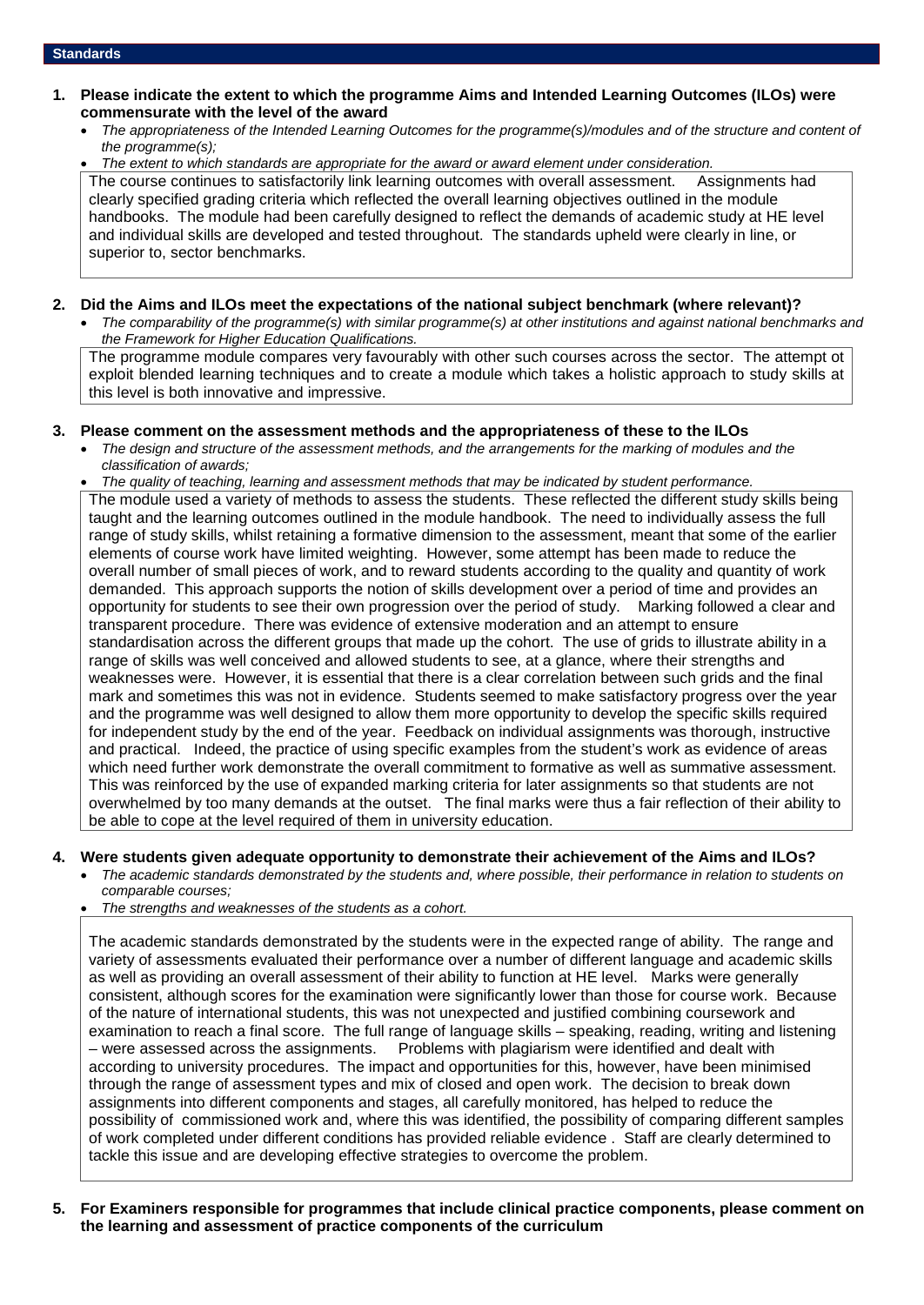N/A

#### **6. Please comment on the nature and effectiveness of enhancements to the programme(s) and modules since the previous year**

*It would be particularly helpful if you could also identify areas of good practice which are worthy of wider dissemination.* 

As emphasised in my last report, there is already much to commend on this module. However, the staff have demonstrated a commitment to improve and develop material and its delivery. It is clear that a lot of work has gone into the provision of effective and useful feedback for the students. This was consistent across a range of markers and demonstrates a high standard of moderation between tutors and efficient coordination by the course leaders. Another example of good practice – and one that could be extended to other areas of university work – was the graduated approach to marking criteria. Rather than retaining the same marking criteria, and weightings, for all written work throughout the year, different areas were emphasised to reflect the focus of the course and to take account of student progression in various academic skills.

#### **7. Please comment on the influence of research on the curriculum and learning and teaching**

*This may include examples of curriculum design informed by current research in the subject; practice informed by research; students undertaking research.* 

It is clear that the course has been very carefully designed to incorporate latest research into blended learning and the need to adopt an integrated skills approach. The decision to focus equally on academic study skills as well as language for international students is one that is receiving increasing attention in the language teaching community. The approach adopted on the International Foundation year might be regarded as a pioneer in this respect and one that should be given greater recognition both within and without the university.

#### **For Examiners involved in mentoring arrangements**

**8. If you have acted as a mentor to a new External Examiner or have received mentor support please comment here on the arrangements**

N/A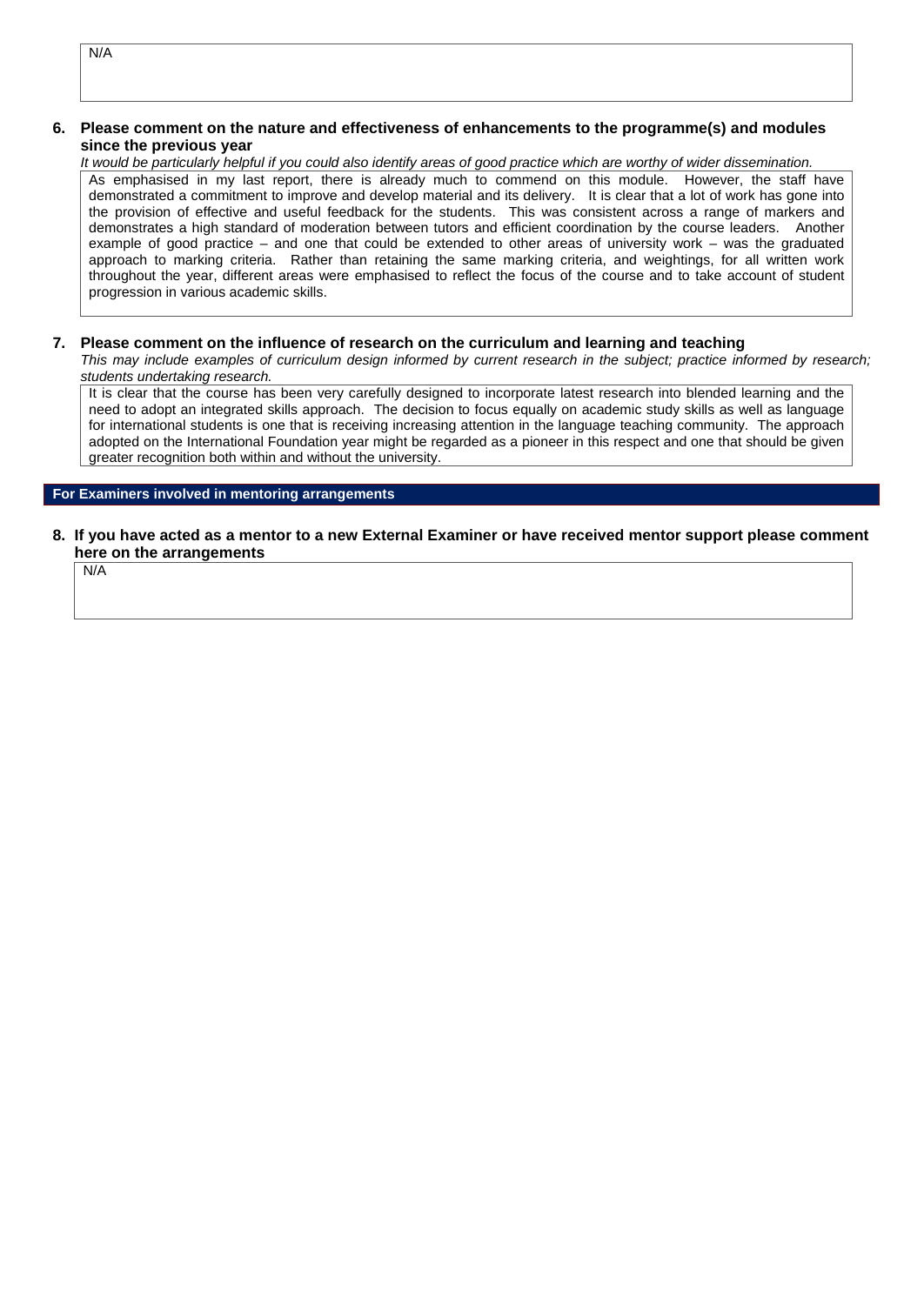- **9. The University and its Schools provide guidance for External Examiners as to their roles, powers and responsibilities. Please indicate whether this material was sufficient for you to act effectively as an External Examiner.**
	- *Whether External Examiners have sufficient access to the material needed to make the required judgements and whether they are encouraged to request additional information.*

I was given any materials relating to the modules that I requested. In addition I was able to meet a number of teachers and to clarify different aspects of the course and its operation.

- **10. Did you receive appropriate documentation relating to the programmes and/or parts of programmes for which you have responsibility, e.g. programme specifications or module handbooks, marking criteria?**
	- *The coherence of the policies and procedures relating to External Examiners and whether they match the explicit roles they are asked to perform.*

All documentation required by me was supplied.

#### **11. Were you provided with all draft examination papers/assessments? Was the nature and level of the questions appropriate? If not, were suitable arrangements made to consider your comments?**

The nature and level of the questions used in the examination were appropriate and suitable for this level of student. This is reflected in the individual performance of the students and the overall spread of marks.

**12. Was sufficient assessed / examined work made available to enable you to have confidence in your evaluation of the standard of student work? Were the scripts clearly marked/annotated?** 

Yes. I was given direct access to a wide range of student course work and examinations

**13. Was the choice of subjects for dissertations appropriate? Was the method and standard of assessment appropriate?**

N/A

**14. Were the administrative arrangements satisfactory for the whole process, including the operation of the Board of Examiners? Were you able to attend the meeting? Were you satisfied with the recommendations of the Board?**

Yes. Administrative arrangements were entirely satisfactory for the whole of the process.

**15. Were appropriate procedures in place to give due consideration to mitigating circumstances and medical evidence?**

Yes. I attended the local Board of Studies which enabled me to oversee the full process of award making. Full consideration was given to mitigating circumstances by those present*.*

#### **Other comments**

**Please use this box if you wish to make any further comments not covered elsewhere on the form**

The organisation and design of the International Foundation Year is exemplary. The course is clearly very well led and there is a good rapport between management and staff. The module Undergraduate Study Skills in English (ELU0010) is innovative and seeks to challenge the wide range of abilities of students studying at the centre. The course leaders are to be complemented on developing a wealth of appropriate new materials. I understand that steps have already been taken to share this approach at a conference level and it is to be hoped that this will receive university encouragement in the future. .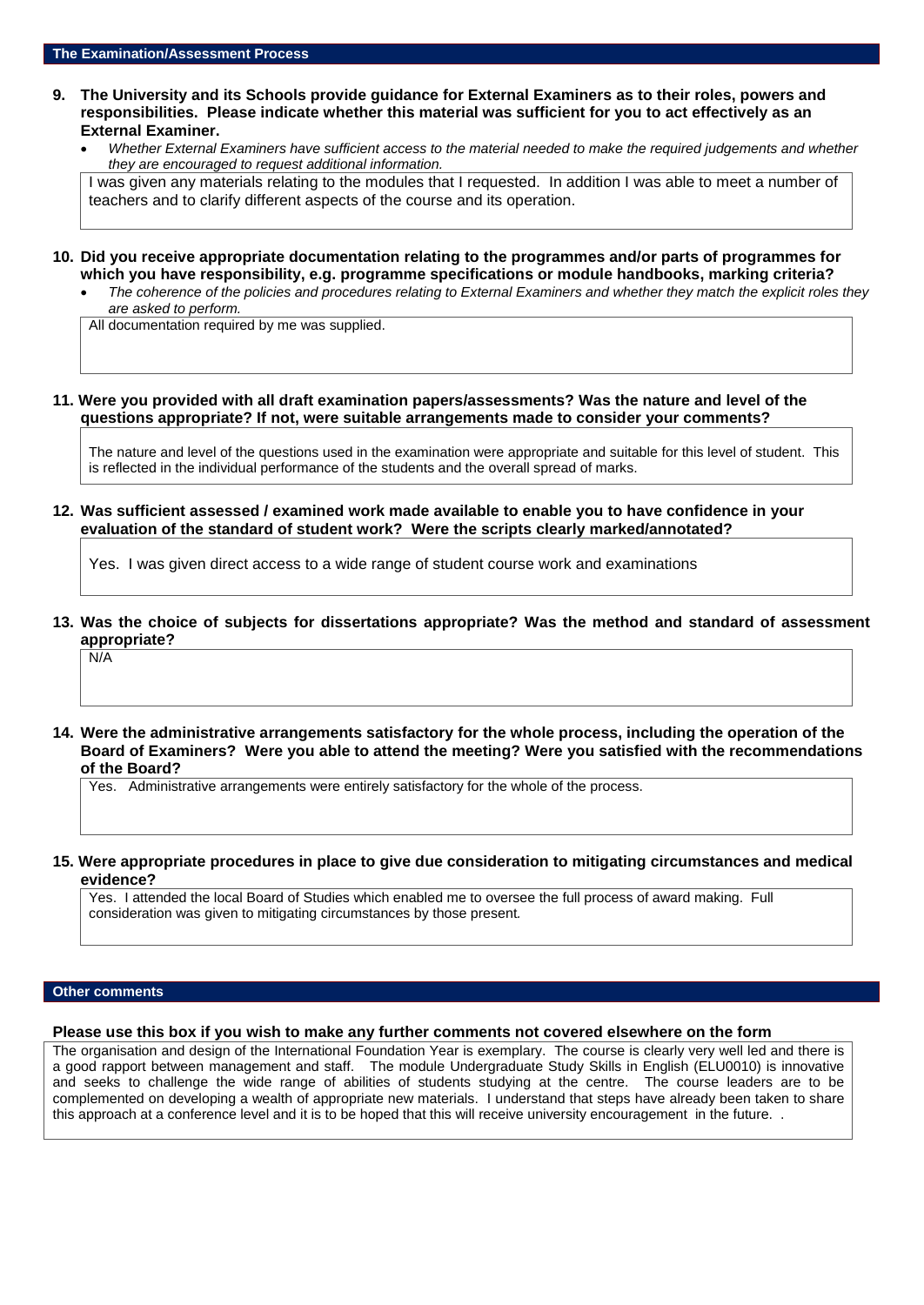$\langle \langle \rangle$  ,  $\langle \rangle$ 

Dear <<>>,

### **Re: Response to External Examiner's Report 2011 - 12**

Thank you very much for your report about the International Foundation Year module, ELU0010. We would like to thank you very much for your helpful and positive comments and for agreeing to act as External Examiner again this year.

We are very pleased to know that you have been satisfied with the output standards of the cohort and you have observed several aspects which you consider could be disseminated as examples of best practice.

In response to the suggestions in your report I would like to outline how we plan to address them.

#### **Module: Undergraduate Study Skills in English ELU0010**

| External Examiner's comment                          | Response                                         |
|------------------------------------------------------|--------------------------------------------------|
| <b>Section 3</b>                                     |                                                  |
| The use of grids to illustrate ability in a range of | This issue will be addressed in the coming year  |
| skills was well conceived and allowed students to    | through staff training, standardisation and      |
| see, at a glance, where their strengths and          | checking that tutors have clearly related the    |
| weaknesses were. However, it is essential that       | criteria to the final marks awarded to students  |
| there is a clear correlation between such grids      | for their assessed pieces of work.               |
| and the final mark and sometimes this was not in     |                                                  |
| evidence.                                            |                                                  |
| <b>Other comments</b>                                | It is our intention during the 2012-13 academic  |
| The module Undergraduate Study Skills in             | year for the module leaders to share elements of |
| English (ELU0010) is innovative and seeks to         | best practice from the module<br>through         |
| challenge the wide range of abilities of students    | dissemination at a conference and possibly       |
| studying at the centre. The course leaders are to    | through a related article.                       |
| be complemented on developing a wealth of            |                                                  |
| appropriate new materials. I understand that         |                                                  |
| steps have already been taken to share this          |                                                  |
| approach at a conference level and it is to be       |                                                  |
| hoped that this will receive university              |                                                  |
| encouragement in the future.                         |                                                  |

Should you wish further clarification, please do not hesitate to contact me.

Yours sincerely,